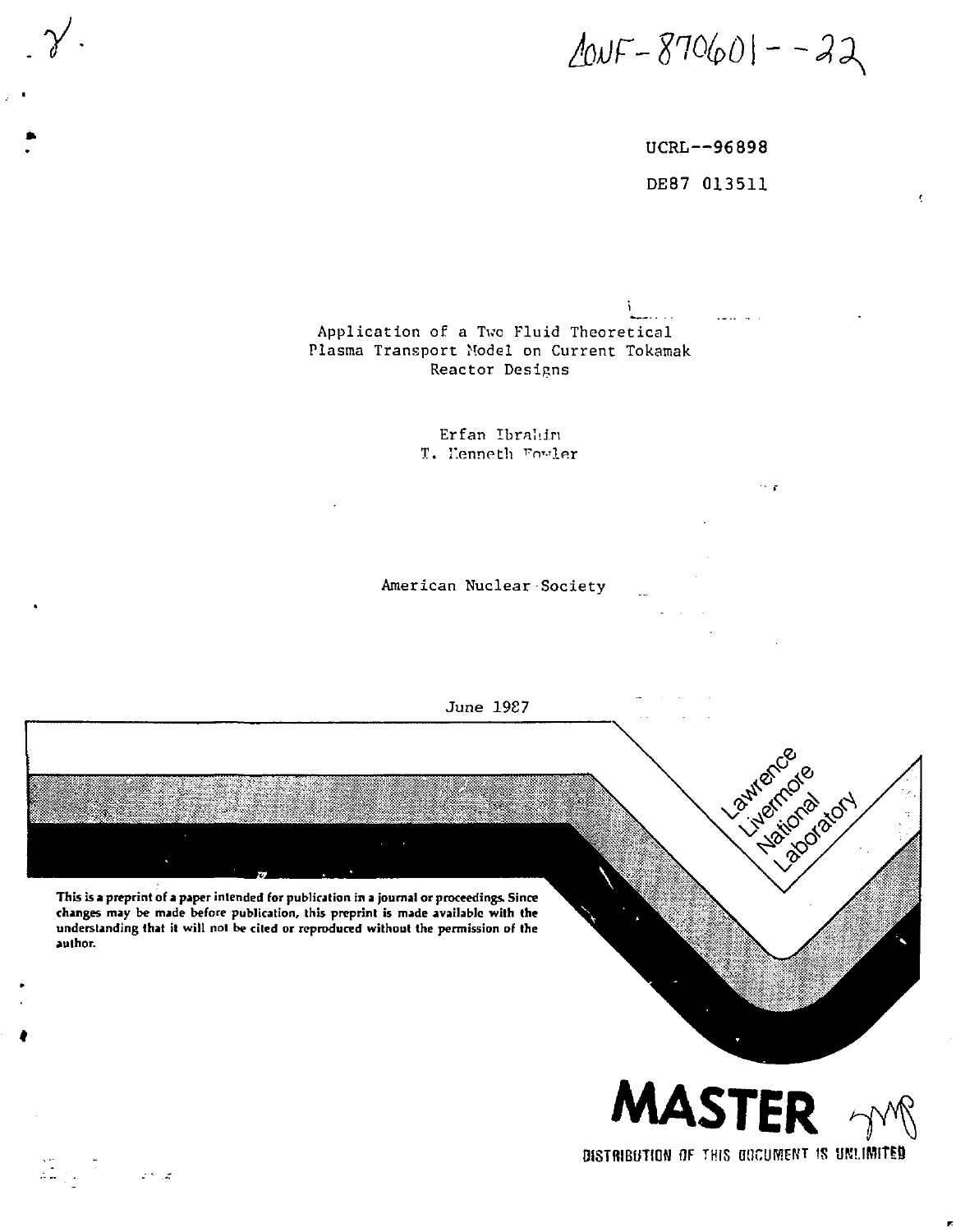## **DISCI.AIMFH**

**This document was prepared as an account of work sponsored by an agcnc) of the I'nited States Government, Neither the I'm ted Slates Government nor the I'niiersity**  of California nor any of their employees, makes any warranty, express or implied, or assumes any legal liability or responsibility for the accuracy, completeness, or useful**ncss of an) information, apparatus, product, or process disclosed, or represents ihut its use would not infringe privately owned rights, Reference herein to any specific commercial products, process, or service by trade name, trademark, manufacturer, or otherwise, docs not necessarily constitute or imply its endorsement, recommendation, or favoring by the United Slales Covcrntnent or the University of California. The views and opinions of authors expressed herein do not necessarily stale or reflect those of the United Slales Government or the University of California, and shall not be used for advertising or product endorsement purposes.** 

**•**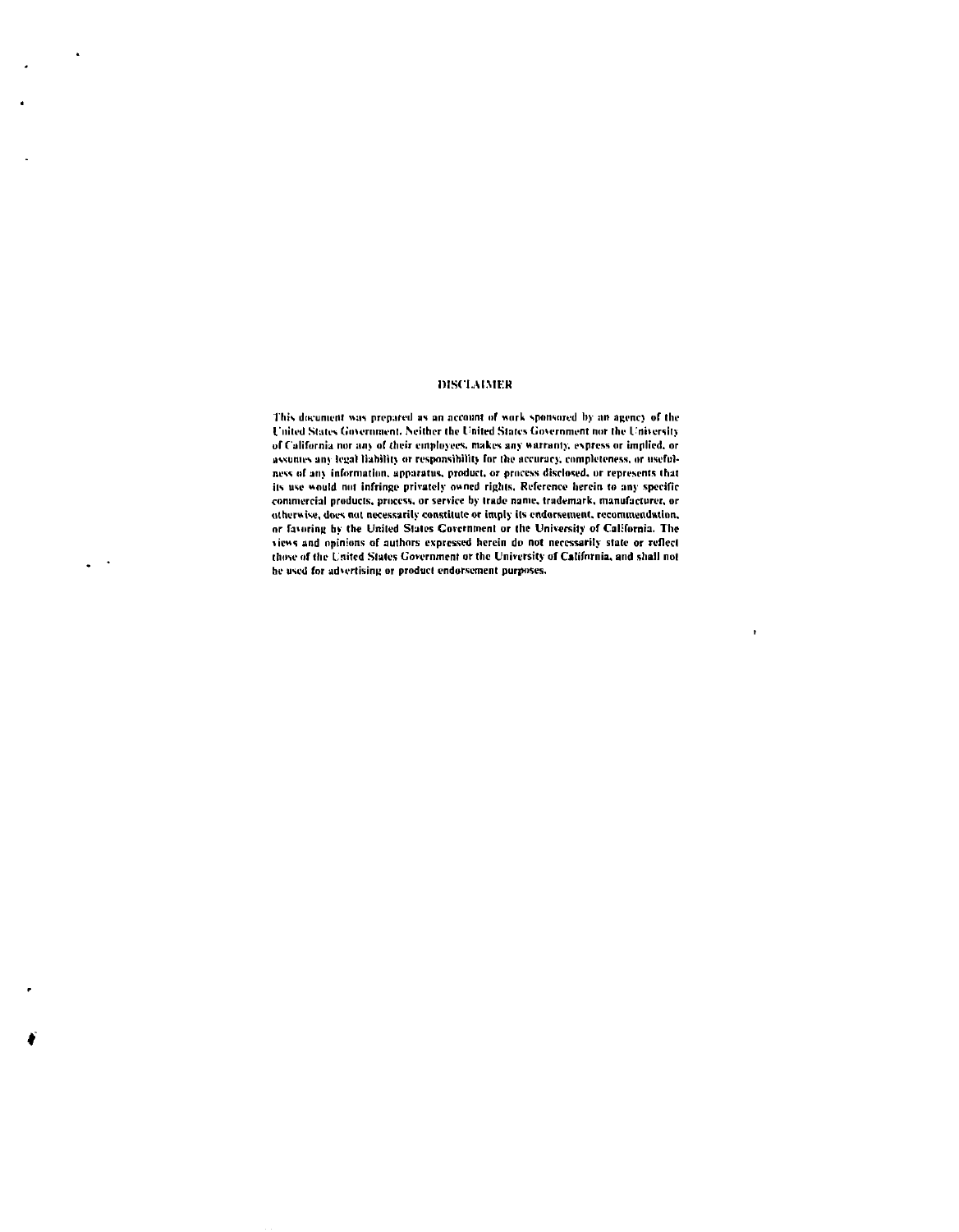APPLICATION OF A TWO FLUID THEORETICAL PLASMA TRANSPORT MODEL ON CURRENT TOKAMAK REACTOR DESIGNS\*

Erfan Ibrahim and T. K. Fowler Lawrence Livermore National Laboratory, University of California Livermore, CA 94550

The TIBER II study began in 1985 to determine the physical parameters and cost of the minimum-size tokamak device suitable as an Engineering Test Reactor for the magnetic fusion program [1].

The TIBER II design Is based on the empirical scaling law for the plasma energy confinement time known as Kaye-Goldston scaling [2], This empirical scaling law comes from trends observed on tokamaks with auxiliary heating. In these experiments the electron temperature was typically a few keV, whereas the TIBER II reactor is designed for the much higher electron temperatures . . needed for efficient steady-state current drive (nominally 25 keV average). As no experiment has yet achieved electron temperatures above 6 to 7 keV, the validity of the Kaye-Goldston scaling law at the high electron temperatures needed for TIBER II remains an open question.

Lacking experimental guidance, it is necessary to turn to theory. Recently, theoretical transport models have been developed that give some support to the empirical trends. These models, based on microinstabillties, do show unfavorable scaling with electron temperature but they also resemble the Kaye-Goldston scaling used In the TIBER II design.

In this work, we apply the new theoretical transport models to TIBER II design calculations and also compare the results with recent experimental data in large tokamaks (TFTR, JET). We follow the approach of Tang [3]. However, we extend his method to a two-fluid model treating ions and electrons separately. This allows for different ion and electron temperatures, as in recent low-density experiments in TFTR, and in the TIBER II design itself.

<sup>\*</sup>Hork performed under the auspices of the U.S. Department of Energy by the Lawrence Livermore National Laboratory under Contract W-7405-Eng-48.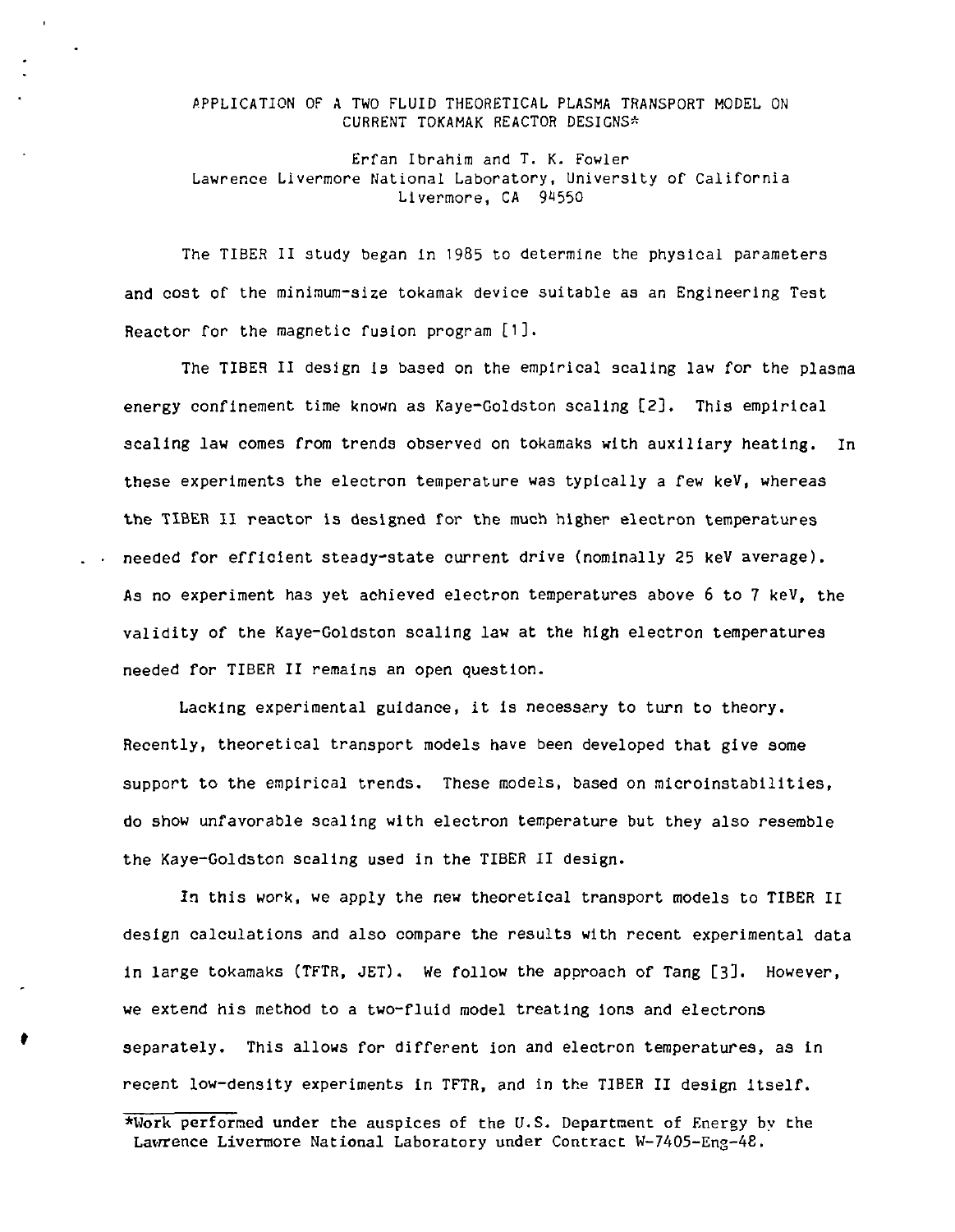The work is divided into two parts: (1) Development of the theoretical transport model and (2) calibration against experiments and application to TIBER II.

In part 1, a two-fluid transport model is developed where the electron channel is dominated by trapped electron modes [4] and the ion channel allows both neoclassical processes and the  $n_i$  mode [5]. Coupling between channels is by Coulomb collisions.

A weakness in the microinstability-based models is their apparent failure to predict temperature profiles in detail while the global energy confinement time is fairly well represented. Following Tang, we sidestep this issue by assuming the principle of profile consistency and use Tang's prescription to average the heat flow equations over the "consistent" profiles (gaussian in shape). Solving the equations thus averaged determines the magnitudes of the Ion and electron temperatures as a function of input parameters, and from these, the global energy confinement time. The theoretical results are then cast in the form of scaling laws by means of regression analysis similar to that by which the Kaye-Goldston scaling was derived from experimental data.

In part 2, results are compared with recent experiments, and the energy confinement time predicted for TIBER II parameters is compared with TIBER II requirements. Particular attention Is given to scaling with electron temperature, rewritten in terms of the power required to maintain that temperature. We also note the sensitivity of results to the assumed radial profiles, which appears as a dependence on the safety factor  $q_a$  at the edge (since the consistent profile depends on  $q_a$ ).

-2-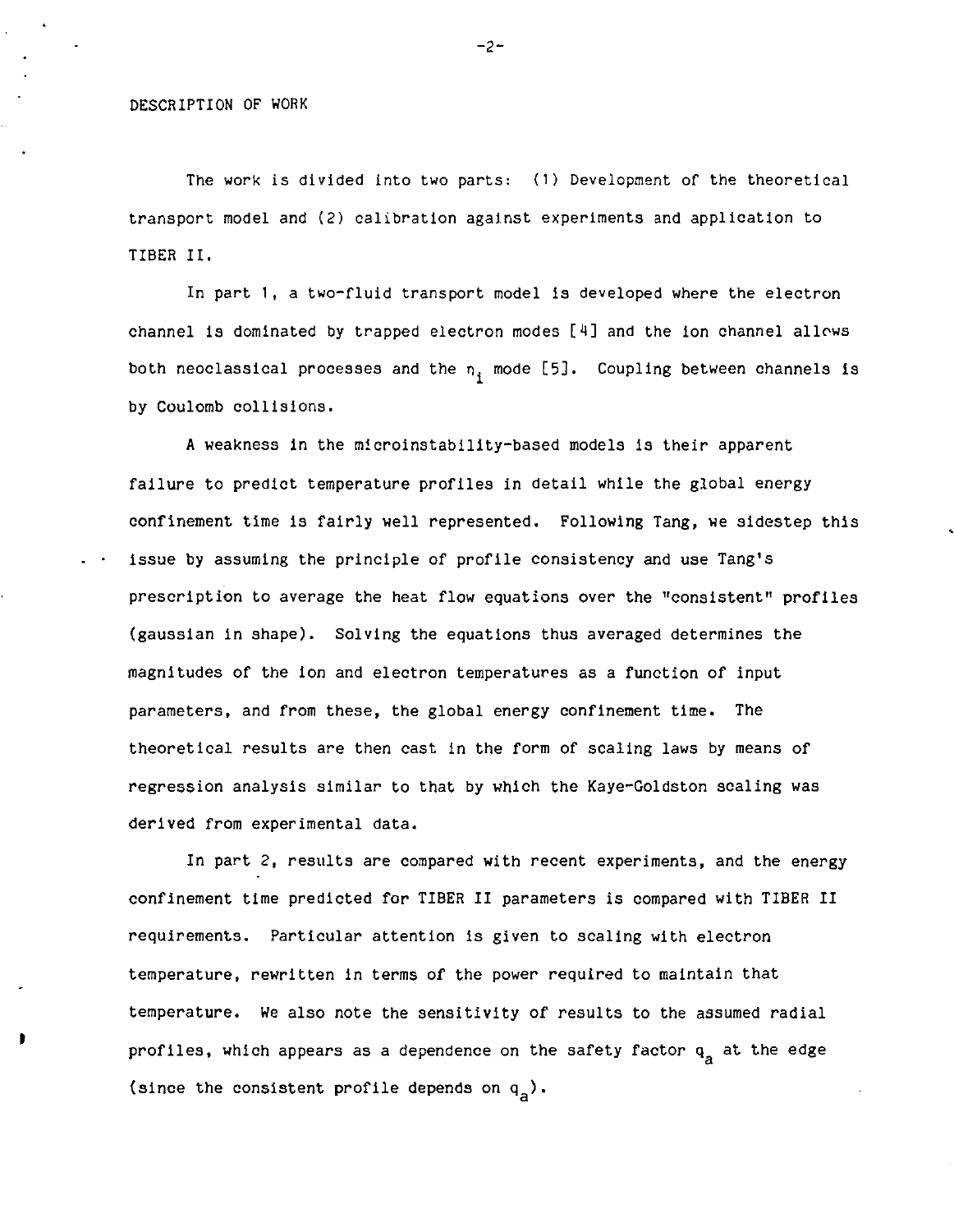## SIGNIFICANCE OF RESULTS

J.

Compared to earlier Engineering Test Reactor designs such as IN'TOR, the smaller TIBER II design offers significant cost reductions if the underlying assumptions are valid. It Is hoped that the present work will shed light on the assumptions about confinement and suggest further experiments and calculations that would Increase confidence in extrapolating present experimental results to the reactor regime. Results to date suggest that the scaling with electron temperature (or power) is not more unfavorable than that given by the Kaye-Goldston formula already in use in the TIBER II design work. Numerical results are found to be somewhat sensitive to details of the radial profile.

## REFERENCES

- 1. C. D. Henning, B. G. Logan, TIBER II Tokamak Ignition/Burn Experimental Reactor, 1986 Status Report, Lawrence Livermore National Laboratory, Livermore, CA, UCID-20863.
- 2. R. J. Goldston, Plasma Physics and Controlled Fusion, Vol. 26 (1984), 87.
- 3. W. H. Tang, Mlcrolnstability Based Model for Anomalous Thermal Confinement in Tokamaks, Princeton Plasma Physics Laboratory, Princeton, NJ, PPPL-2311 (1986).
- 4. R. B. White, R. J. Goldston, K. McGuire, A. H. Boozer, D. A. Monticello, and W. Park, Physics of Fluids 26 (1983), 2958.

-3-